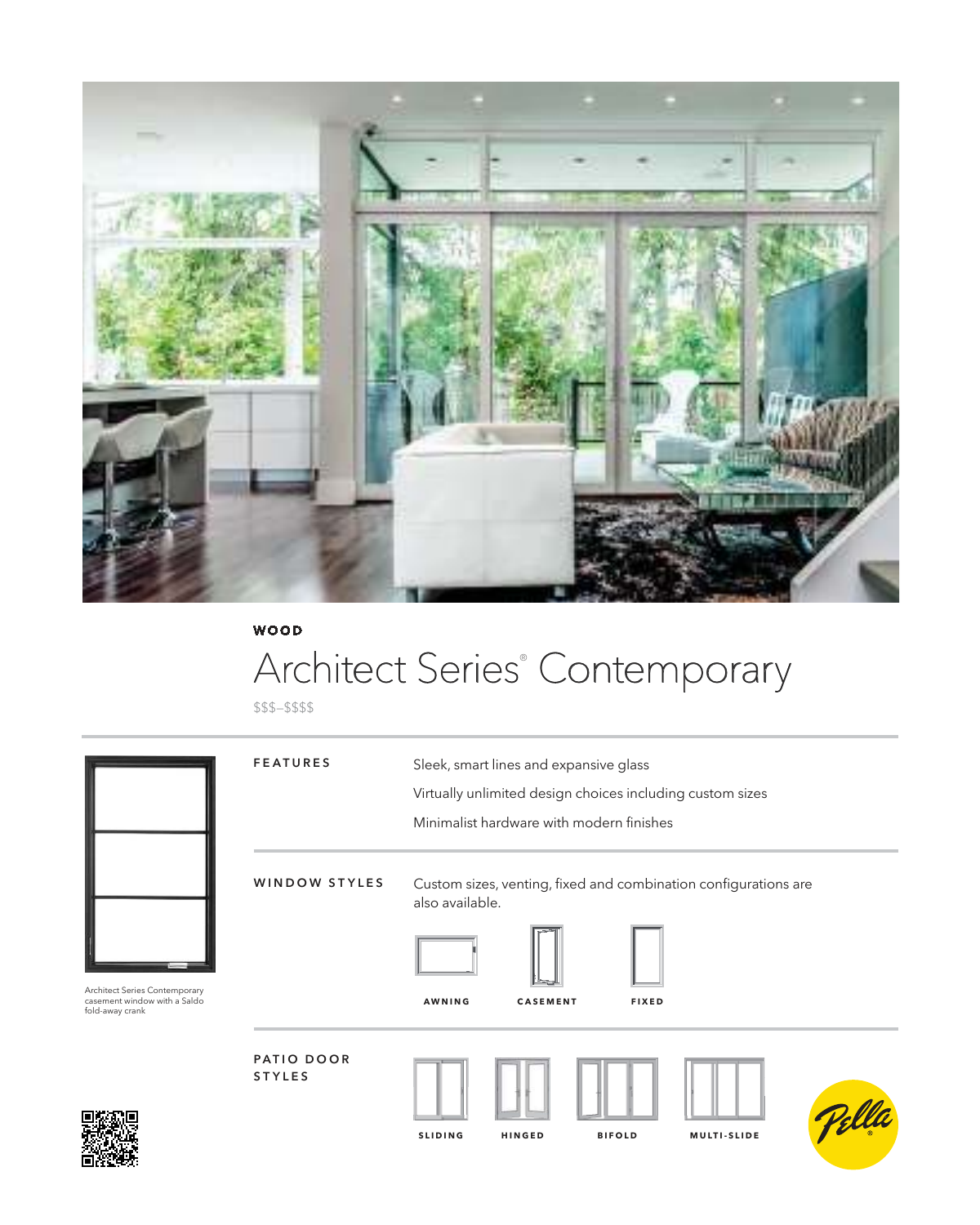## Colors & Finishes ARCHITECT SERIES® CONTEMPORARY

#### **WOOD TYPES**

Choose the wood species that best complements your home's interior.



#### **PREFINISHED PINE INTERIOR COLORS**

When you select pine, we can prefinish in your choice of seven stains or three paint colors. Unfinished or primed and ready-to-paint are also available.



#### **A L U M I N U M - C L A D EXTERIOR COLORS**

Our low-maintenance EnduraClad® exterior fi nish resists fading. Take durability one step further with EnduraClad Plus which also resists chalking and corrosion.<sup>1</sup> Custom colors are also available.

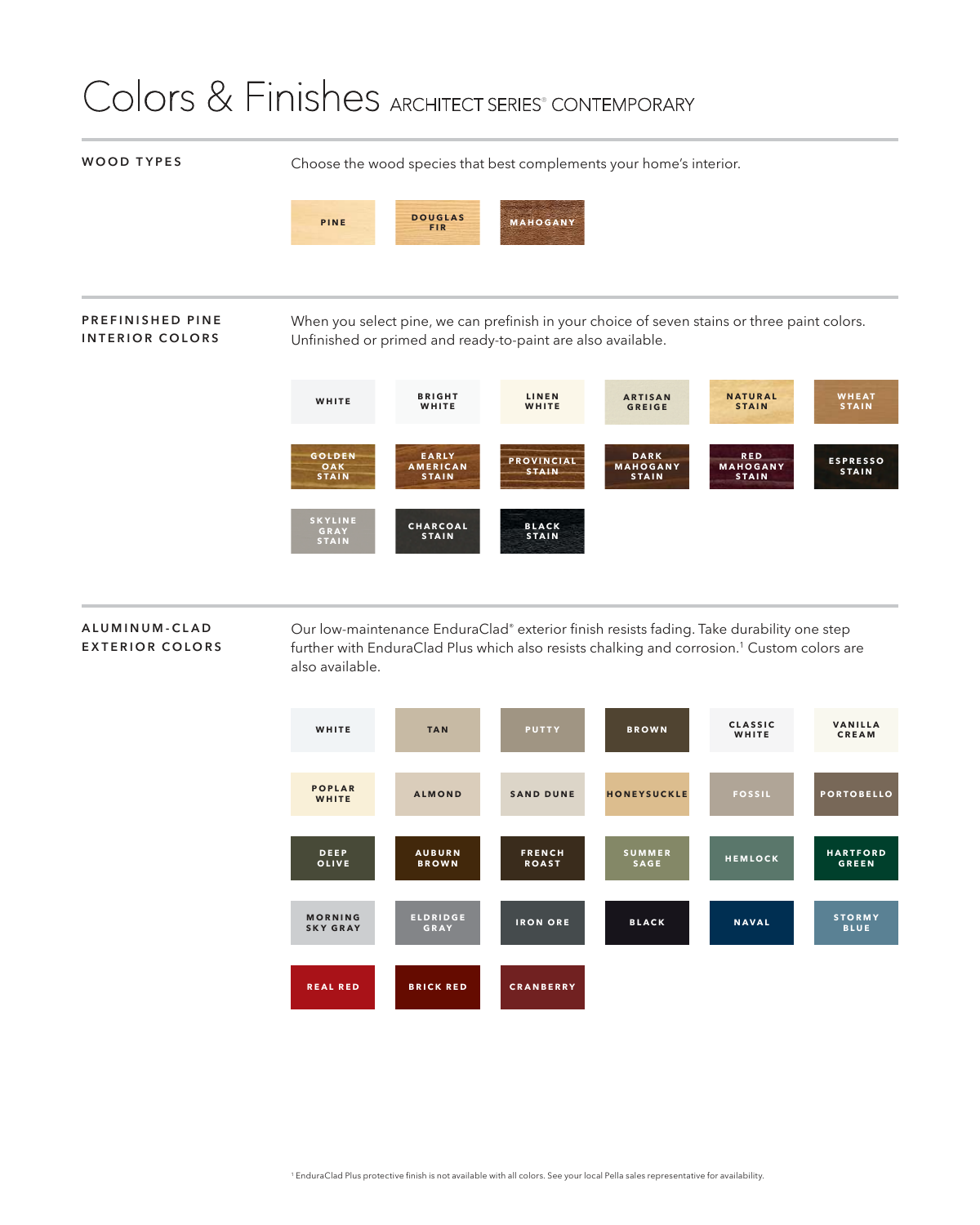## Grilles ARCHITECT SERIES<sup>®</sup> CONTEMPORARY

#### **GRILLES**

Choose the look of true divided light or make cleaning easier by selecting grilles-betweenthe-glass.





#### **GRILLE PATTERNS**

In addition to the patterns shown here, custom grille patterns are available.







**TRADITIONAL 9-LITE PRAIRIE**

**TOP ROW CROSS**

1 Color-matched to your product's interior and exterior color.

- 2 Appearance of exterior grille color may vary depending on the Low-E insulating glass selection.
- 3 Only available with matching interior and exterior colors.

**GRILLES-BETWEEN-THE-GLASS INTERIOR COLORS:**²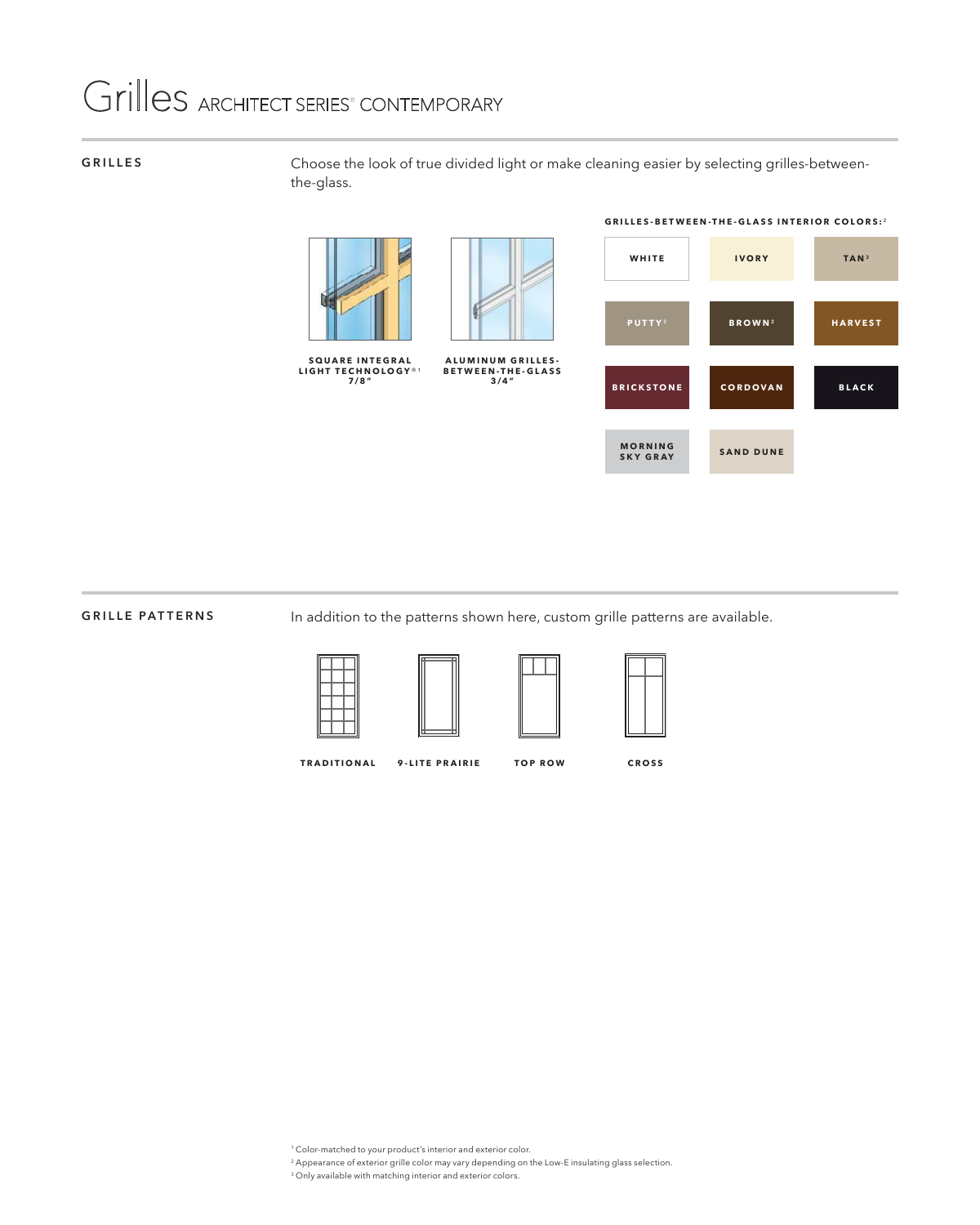## Window Hardware ARCHITECT SERIES® CONTEMPORARY

**FOLD-AWAY CRANK** Saldo

#### **MODERN COLLECTION**

Achieve the ultimate contemporary look with exclusive hardware designed by Pella.



# Added Security

**INSYNCTIVE ® TECHNOLOGY** Choose optional built-in security sensors powered by Insynctive technology so you know at a glance if your windows are closed and patio doors are closed and locked.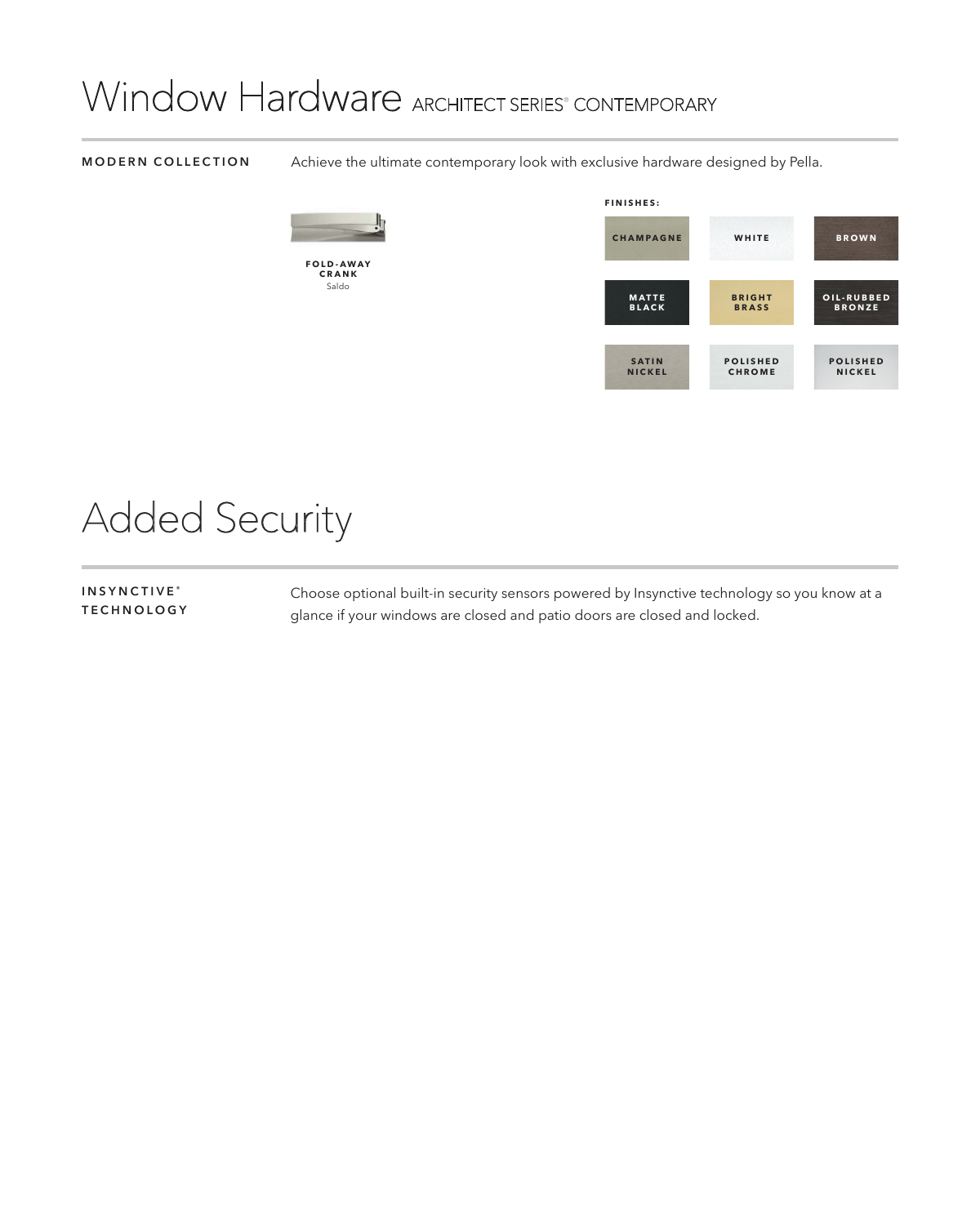# Patio Door Hardware<sup>1</sup> ARCHITECT SERIES<sup>®</sup> CONTEMPORARY

#### **MODERN COLLECTION**

Achieve the ultimate contemporary look with sleek finishes.



#### **CLASSIC COLLECTION**

Choose timeless pieces for a look that will never go out of style.



**DOOR HANDLES** Locus | Virago

**SLIDING PATIO DOOR HANDLE** Ambrose

#### **RUSTIC COLLECTION**

Stand out with bold looks and create an utterly unique aesthetic.







**FINISHES:**



**ESSENTIAL COLLECTION** Elevate your style and transform your home with elegant selections.



1 Different patio door hardware options available on Pella® Scenescape™ bifold and multi-slide products. See pella.com or contact your local Pella sales representative for availability.